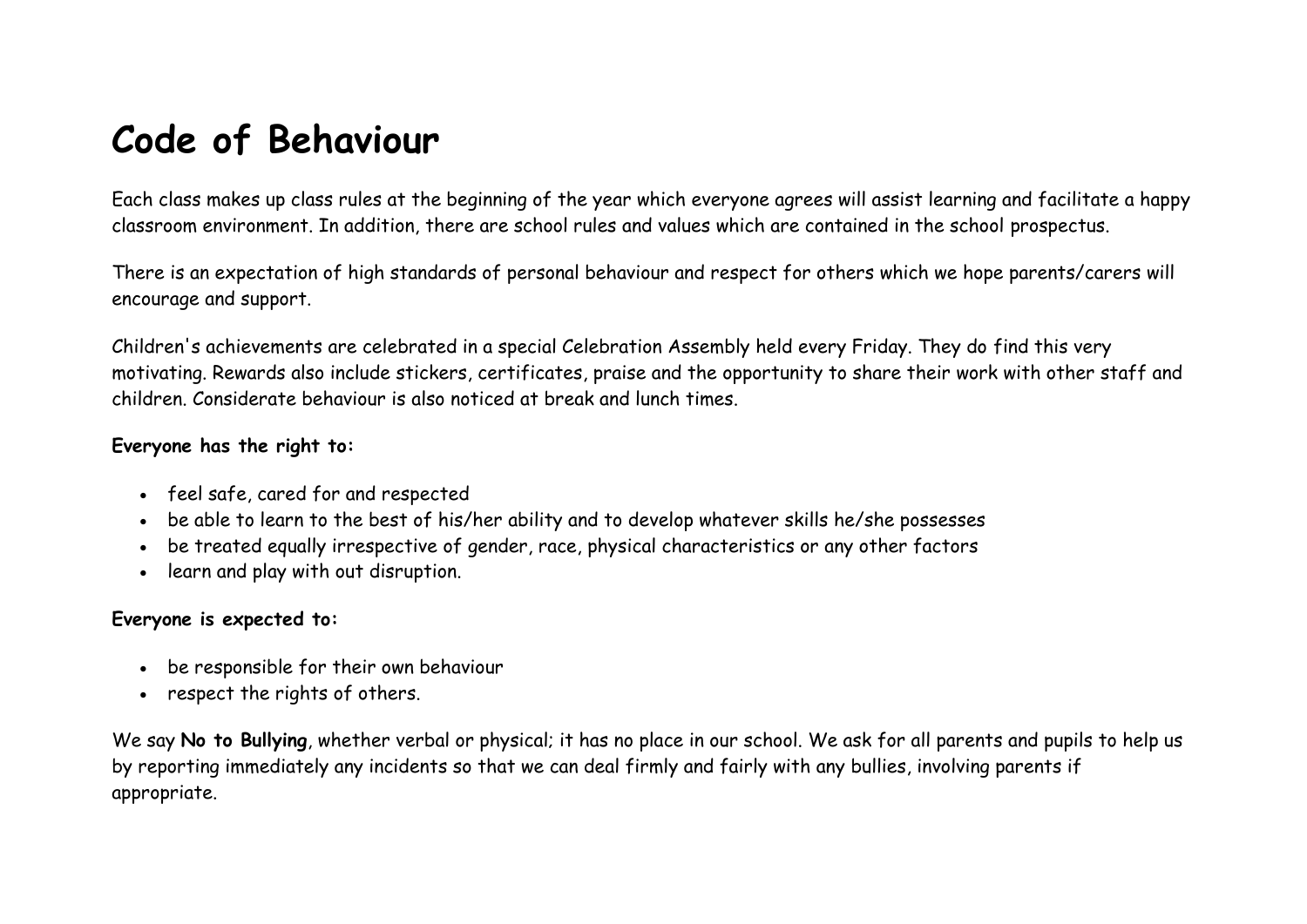#### **Values: Respect Kindness Perseverance Honesty Cooperation Responsibility**

#### **The School**

We will treat children fairly and encourage children to develop positive relationships.

We will encourage children to behave well and provide a safe, secure and stimulating learning environment.

We will provide a broad, balanced and exciting curriculum tailored to the needs of each pupil.

We will keep you regularly informed of your child's progress.

We will let you know of any concerns that we have.

We will provide interesting and exciting trips and activities.

#### **The Child**

I will uphold the School's Charter

• **Ready** 

- **Respectful**
- **Safe**

I will show honesty and respect to other children and adults.

I will behave well and look after school property.

I will always try my best and begin to take responsibility for my own learning, including my homework.

I will arrive on time and be ready to learn.

I will tell a member of staff if I am worried about anything.

I will respect the views, faiths and cultures of my school community.

I will make the most of all trips and activities that take place at Park Junior School.

#### **Parent / Carer**

*If my child displays signs of COVID 19 we will Self Isolate and keep the school updated of test results.* 

I will be respectful to other adults and children and will not post on social media negative comments about the school or people in it.

I will encourage my child to behave well and be supportive of school policies, particularly in relation to behaviour.

I will make sure that my child attends school regularly and that they arrive and leave on time.

I will contact the school office by 9.15am to report any reasons for my child's absence that day.

I will encourage them to do their homework online and notify the school if they are unable to access the internet.

I will let the school know, in a calm, supportive manner, of any problems which may affect my child's health, work or behaviour.

I will make sure my child wears the school uniform and footwear as outlined in the school uniform guidance.

I will support my child's understanding of different faiths and cultures.

I will take an interest in my child's learning by attending Parents Evenings and other school events.

I will support the school where possible with trips, workshops and PTA activities.